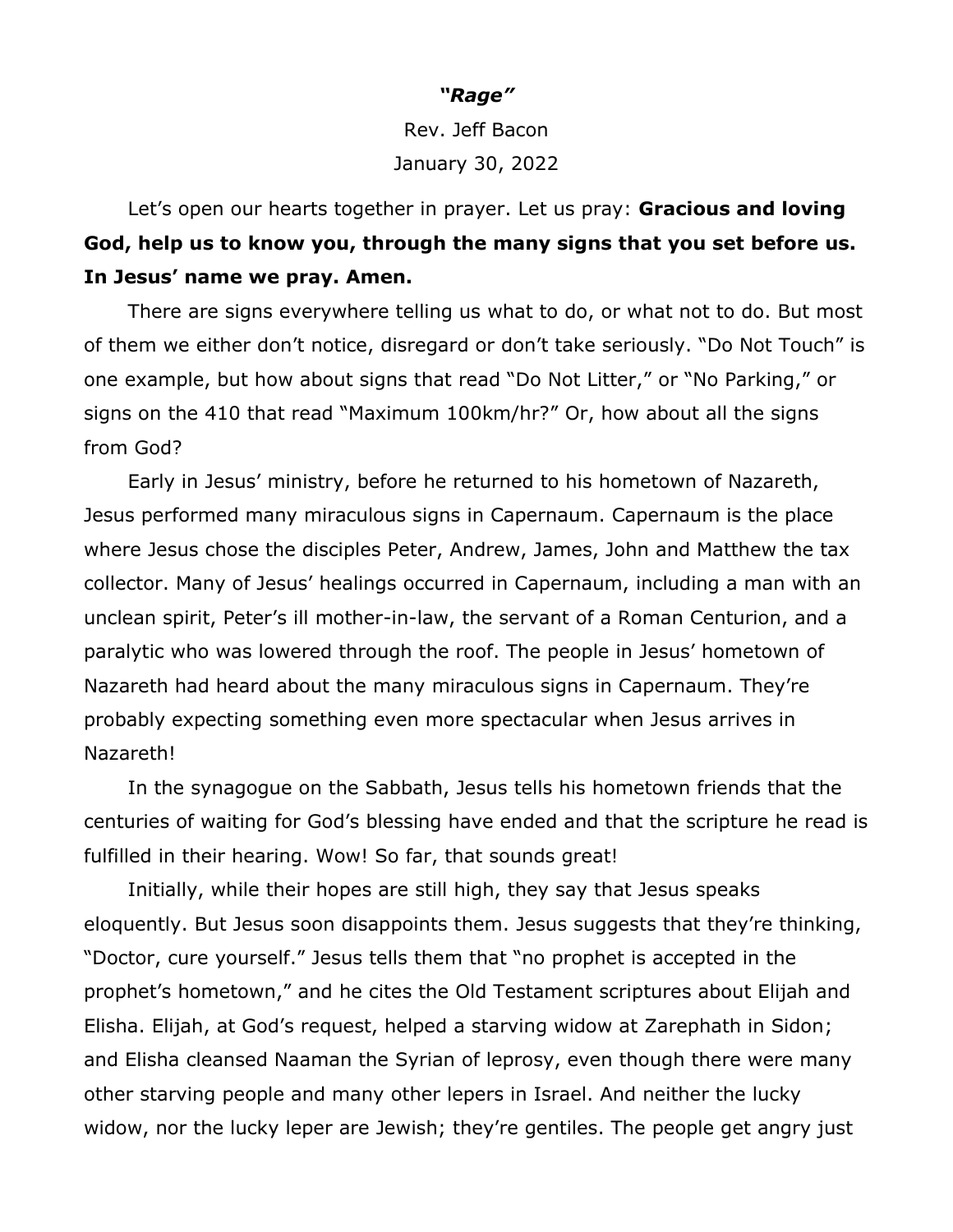as we might get angry: why are some people healed and not others; why are some prayers answered and others seem not to be? The people acted upon their rage and tried to hurl Jesus off a cliff.

They felt rage because it didn't seem right. They each wanted Jesus to cure each of their own individual illnesses and difficulties. Heal a sore back or sore neck; cure a dying relative or family member, deliver an especially productive harvest; and maybe a bag of money would be good too. If Jesus, our neighbour and friend, can make miracles happen, we want some free miracles in Nazareth! And if Jesus won't deliver what we want, we'll kill him! We're feeling rage!

On July 1st, 2003, Reverend Don Hardman visited the First Baptist Church of Forest, Ohio, to conduct an evening revival service. He had just finished his sermon on repentance and was closing with prayer. Apparently, he felt that he hadn't accomplished what he was there for. A storm was raging outside, and as he prayed, he kept asking God what else he needed to say. After one particularly loud clap of thunder, he said that in the Bible, God's voice was often compared to thunder. He looked heavenward and said, "That's right, God! We hear you!"

At that moment, a bolt of lightning hit the church steeple and surged through the electrical wiring. It blew out the sound system and traveled through the microphone to envelope Reverend Hardman in a ball of blue light. It really got the congregation's attention. Church member Ronnie Cheney said, "It was awesome, just awesome!"

Reverend Hardman wasn't hurt and the meeting continued. But 20 minutes later they smelled smoke and realized the church was on fire so they all scrambled out of the church. Were Reverend Hardman's prayers answered? Were the thunder and lightning signs from God? Many who were there thought so. But if they were signs, what were they were supposed to mean. Was God just saying "Hi, I'm here," or maybe letting us know that God has power over nature? What would you have thought if you were there?

What would you have thought if you were there in Capernaum to witness Jesus' miracles? What would you have thought if you were there in the synagogue

2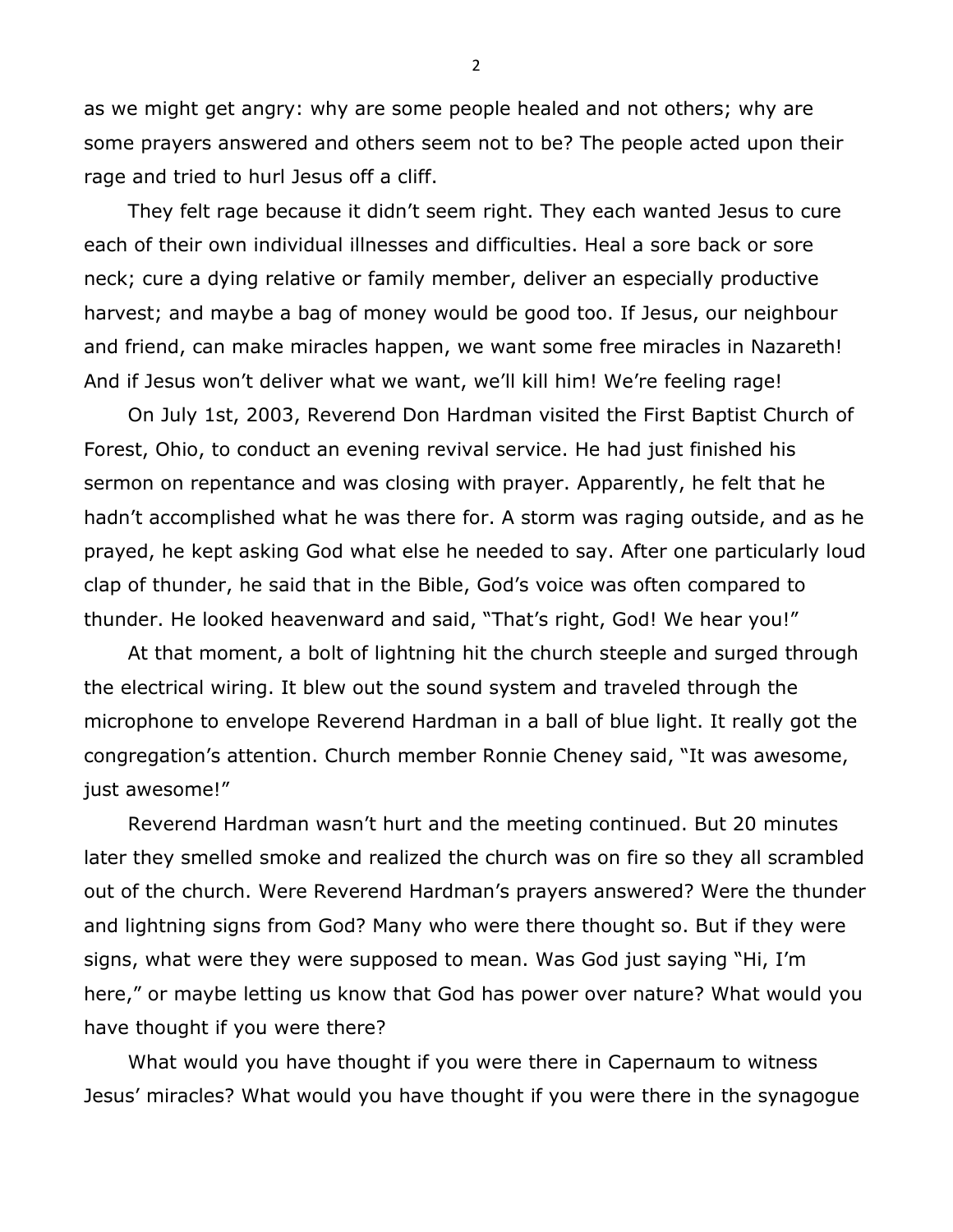in Nazareth when Jesus said that he was the fulfillment of scripture? Everyone in his hometown knew him as the son of Joseph, not the Son of God.

In the miraculous healings performed by Elijah and Elisha, the particularity of God's blessings upon certain marginalized gentiles serve as signs. When Jesus draws attention to the particularity of these signs of God's power and mercy it provokes the people's anger. They believed the promises of God to be exclusive covenants with the Jewish people and not their oppressors or the marginalized people in the shadows of society. Jesus urges them to see the radical inclusivity of God's blessing. It's not for us to set limits on God's grace, or to dictate how, or upon whom, signs of God's grace are revealed.

The Bible is full of narratives about God working through and among particular people who are often outsiders to those who consider themselves faithful. God works in Jesus, who is full of the Holy Spirit and performs many signs. Then, through the Holy Spirit, God works in the Disciples who continue Jesus' mission and who witness many more signs. And God continues to work in us through the power of Holy Spirit and we too may witness miraculous signs of God's love. But it's not for us to chose when, or how, or upon whom, these signs happen.

A man was sleeping at night in his cabin when suddenly his room filled with light and God appeared before him in the light. God told the man that he was being called for a special mission. God pointed toward a large rock in front of the cabin. God said that the man was to push against the rock with all his strength.

Day after day, the man pushed against the large rock. For many years he toiled from sun-up to sun-down, his shoulders set squarely against the massive surface of the unmoving rock, pushing with all his strength. Each night the man returned to his cabin, sore and worn out, feeling that his whole day had been spent in vain. There were no further signs from God and the great revelation of God's presence began to seem more and more surreal, more and more improbable, sometimes even impossible. Maybe God's visit was just his imagination and didn't really happen at all.

3